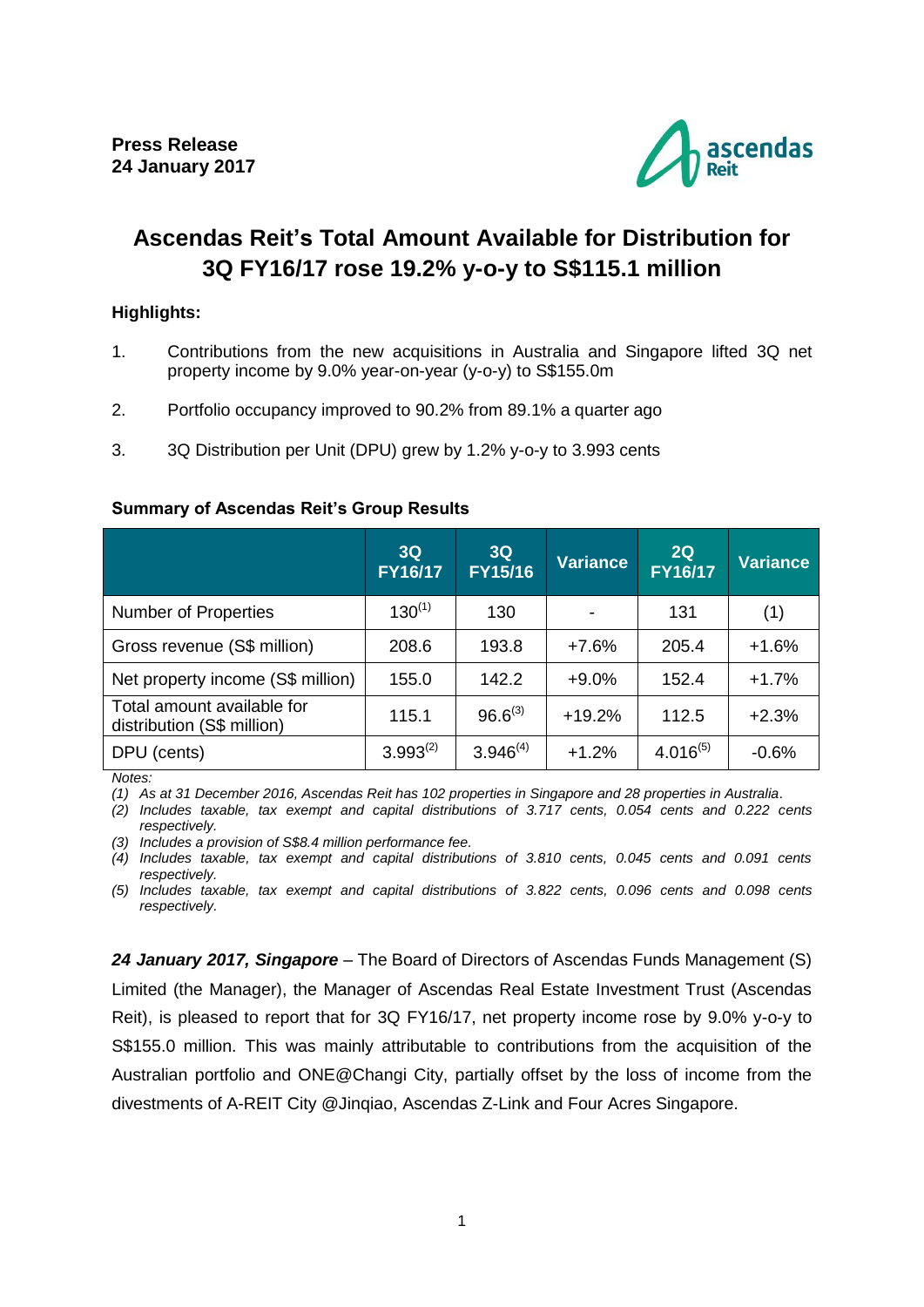

The provision of S\$8.4 million performance fee in the same quarter last year (3Q FY15/16), despite the higher interest expense in 3Q FY16/17, contributed to the 19.2% y-o-y growth in total amount available for distribution to S\$115.1 million.

DPU rose by 1.2% y-o-y to 3.993 cents from 3.946 cents in 3Q FY15/16 despite the increase in number of Units in issue.

Mr Chia Nam Toon, Chief Executive Officer and Executive Director of the Manager said, "Our operating performance has remained resilient in 3Q, underpinned by our diverse property portfolio and proactive portfolio management. The new acquisitions will broaden and strengthen our resilience in view of the expected challenging business environment."

#### **Value-adding Investments**

1

In December 2016, the Manager announced the proposed acquisition of 12, 14 and 16 Science Park Drive for S\$420.0 million from its Sponsor, the Ascendas-Singbridge Group. The property is 100% occupied and leased to two tenants: DSO National Laboratories (Singapore's national defence research & development organisation) and DNV GL Singapore Pte Ltd (a Norwegian risk management company). The leases have a weighted average lease expiry (WALE) of 16.2 years and built-in rental escalation of 2.2% to 2.5% per annum. The acquisition will extend Ascendas Reit's market leadership in the business and science park space and reinforce its earnings stability and predictability<sup>1</sup>. The acquisition is subject to Unitholder's approval and expected to complete within FY16/17.

The Manager continues to focus on improving returns from existing properties via asset enhancement initiatives (AEI). During the quarter, enhancement works worth about S\$7.7 million commenced at The Gemini. The main and lift lobbies, corridors, staircases and other common areas will be upgraded and improved to enhance the marketability of the building.

The asset enhancement at Akzonobel House was completed in December 2016 for S\$6.5 million. Occupancy of the property has improved to 93.6% from 73.5% in September 2016.

<sup>&</sup>lt;sup>1</sup> Please refer to the announcement "Ascendas Reit to Acquire 12, 14 and 16 Science Park Drive for S\$420.0 million" on 5 December 2016 for more information.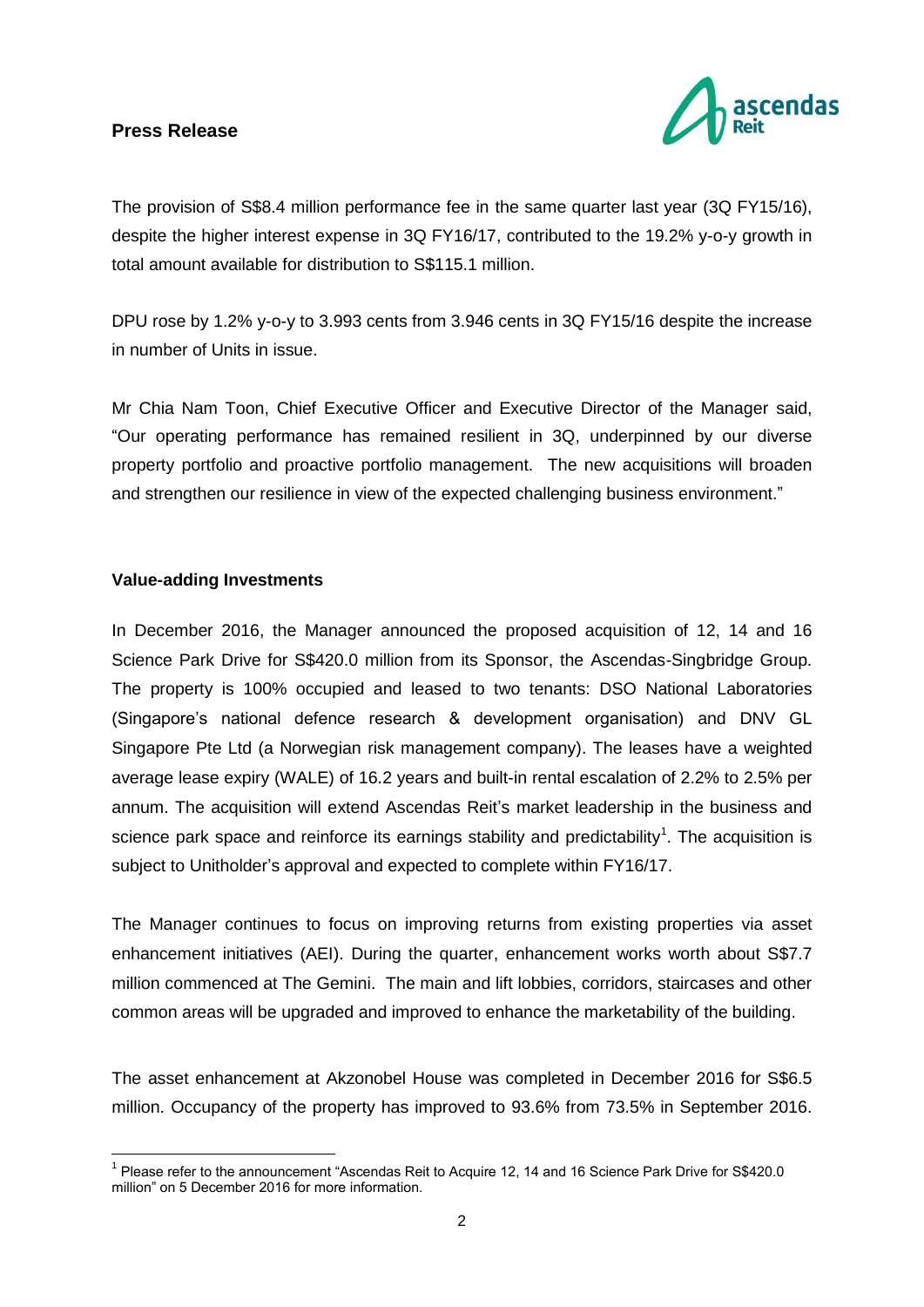

As at 31 December 2016, one asset enhancement and two redevelopment projects worth a total of S\$114.3 million are still on-going.

# **Capital Recycling**

In 3Q FY16/17, the Manager completed the divestment of A-REIT City @Jinqiao for S\$221.6 million, realising capital gains of about S\$94.4 million over the original cost of investment.

We will continue to review our property portfolio, taking into account our strategic direction and anticipated future market changing demand.

## **A Well Diversified and Resilient Portfolio**

Ascendas Reit is well-diversified in terms of rental income. The customer base is about 1,390 tenants spread over 102 properties in Singapore and 28 properties in Australia. No single property accounts for more than 5.6% of Ascendas Reit's monthly gross revenue. The stability of Ascendas Reit's future performance is underpinned by the diversity and depth of its portfolio.

As at 31 December 2016, Ascendas Reit owns a portfolio of single-tenant and multi-tenant properties (26.3% and 73.7% by property value respectively). The portfolio has a WALE of about 3.7 years.

Overall portfolio occupancy rate improved to 90.2% (as at 31 December 2016) from 89.1% (as at 30 September 2016).

The Singapore portfolio occupancy improved to 88.1% (as at 31 December 2016) from 87.9% (as at 30 September 2016) mainly due to new take-up and expansion at two logistics properties, 40 Penjuru Lane and Pioneer Hub.

In Australia, the Manager leased some of the vacant space at 62 Stradbroke Street in Brisbane during the quarter. This contributed to the improvement in the Australia portfolio occupancy to 97.5% from 94.2% in September 2016.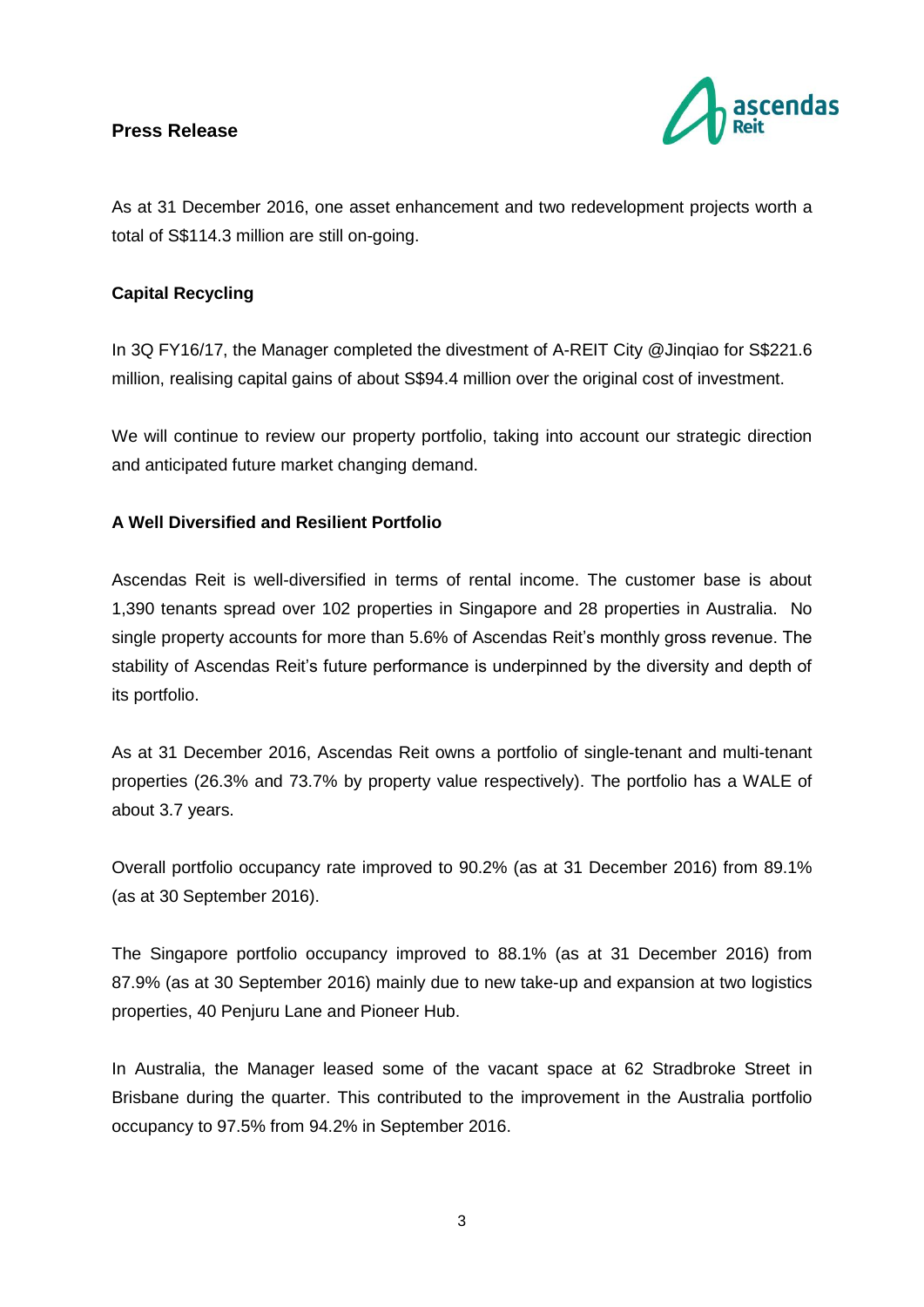

Positive rent reversion of about 3.0% was achieved for leases renewed in Singapore during 3Q FY16/17.

Based on leases accepted during the quarter, tenants from the transport and storage sector accounted for the largest proportion of new demand (21.2%) by gross income.

About 6.0% of Ascendas Reit's gross revenue will be due for renewal for the remaining of FY16/17. Of these expiring leases, 1.3% are from single-tenant buildings and 4.7% are from multi-tenant buildings. The Manager is already proactively working on the renewal of the leases expiring in FY17/18.

#### **Proactive Capital Management**

As at 31 December 2016, aggregate leverage stood at 31.8% and weighted average all-in cost of borrowing at 3.0%. About 82.7% of Ascendas Reit's interest rate risk exposure is hedged with a weighted average duration of 3.6 years remaining.

The debt maturity profile remains well-spread and weighted average tenure of debt outstanding is 3.9 years.

We continue to enjoy the A3 credit rating by Moody's.

#### **Outlook for FY16/17**

#### **Singapore**

Global economic growth is expected to pick up slightly in 2017, underpinned by improvements in US, Japan, newly-industrialised economies and ASEAN. There is some uncertainty from Brexit, China's debt levels and impact of US president Donald Trump's trade policies.

The uncertain global economic outlook will have certain impact on Ascendas Reit.

The Singapore economy has slowed down and is expected to grow at 1.0% to 3.0% in 2017 (source: Ministry of Trade and Industry). Leasing demand for industrial property space is expected to remain subdued. In addition, island-wide vacancy for industrial property has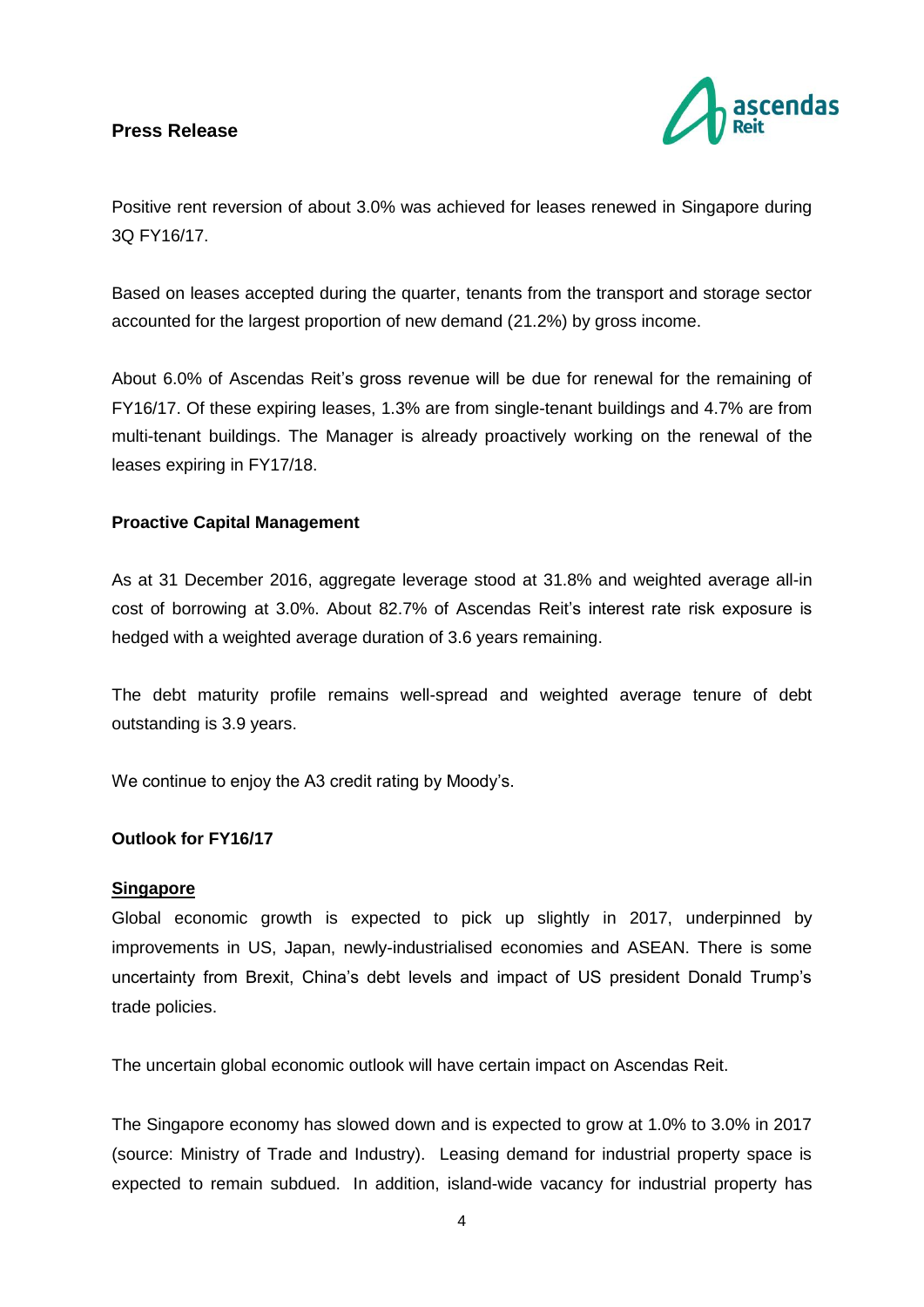

risen to 10.9% as at December 2016 (source: JTC). New supply of about 2.2 million sm of industrial space in 2017 will put further pressure on occupancy and rental rates.

Ongoing stringent subletting policy i.e. the requirement of anchor tenant (defined as a company occupying at least 1,000 sm gross floor area (GFA)) occupying at least 70% of GFA for properties sited on JTC land, makes leasing more restrictive and selective. The effect is further exacerbated by shrinking space requirement by existing and new tenants.

The current trend by the government is to sell shorter lease industrial land i.e. from 60 years tenure previously to 30 years or less. The shorter time period of 30 years as compared with 60 years has made Built-to-Suit investments less feasible due to the gap between rental expectation and the reluctance of tenants signing on longer lease term in this uncertain economic climate.

To enhance the stability and sustainability of returns, we plan to continue to invest in properties with long remaining land lease tenures. Ascendas Reit's portfolio weighted average land lease to expiry is about 46 years.

#### **Australia**

Consensus 2017 GDP growth is forecast to be stable at about 2.6% as the Australian economy continues to make a transition from resources to a broader range of industries (e.g. housing, tourism, agricultural exports and educational services).

According to CBRE, leasing demand for industrial properties is expected to remain healthy in Sydney and Melbourne due to strong population growth, positive retail trade and low unemployment. Well located facilities in Sydney benefitted from relatively limited supply against strong demand, with CBRE reporting market rents increasing by ~4.4% in 2016 for the super-prime industrial sub-sector.

High quality investment assets remain attractive to investors on the back of positive property fundamentals. As a result, prime yields may compress further in Sydney and Melbourne due to strong investment appetite. With increasing investment outlay, this may result in potentially lower yields for new acquisitions.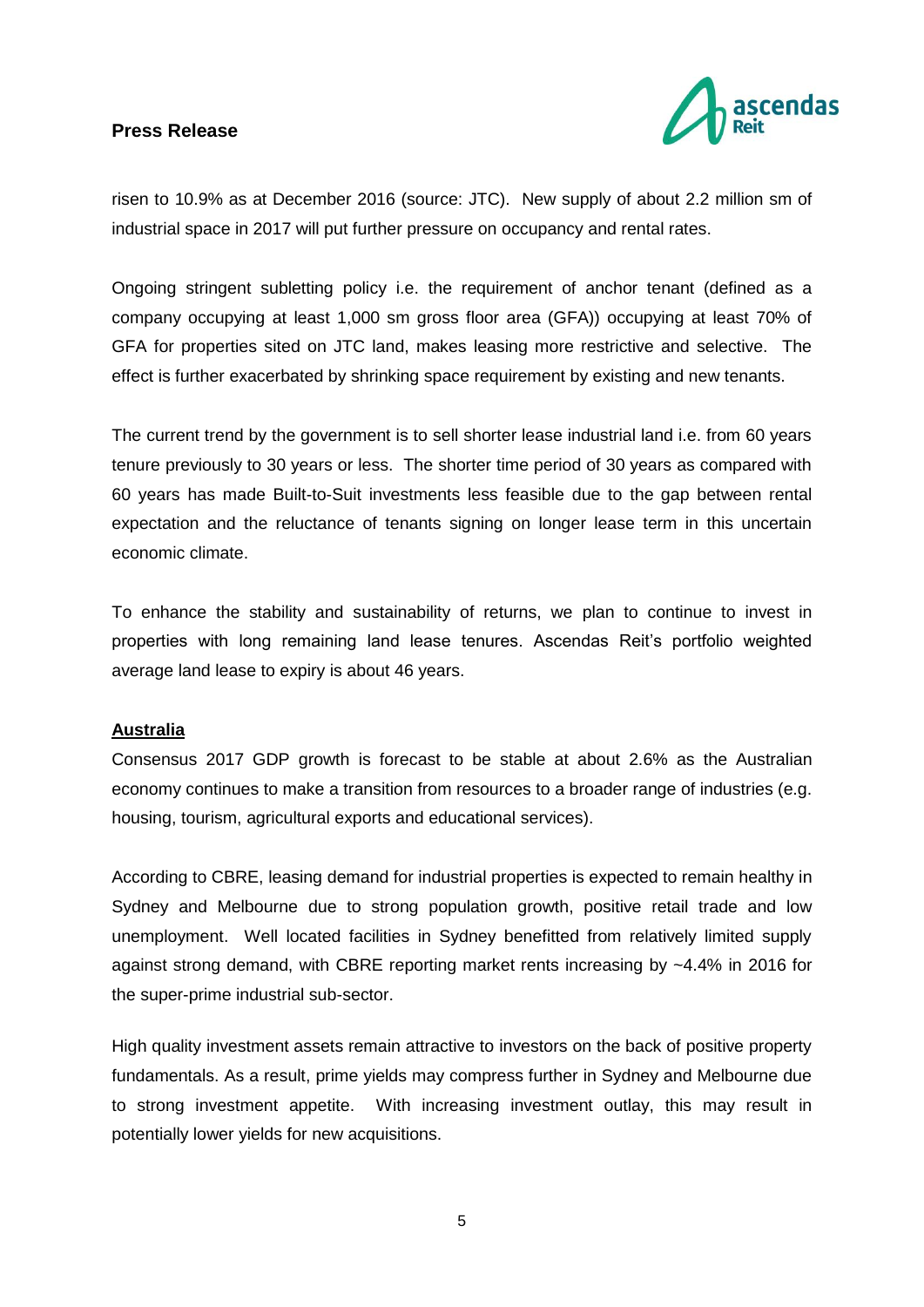

#### **Others**

Currently, there is a consensus view that interest rates are on the uptrend. Higher interest rates will result in higher interest expense and lower DPU. To mitigate interest rates volatility, about 82.7% of Ascendas Reit's borrowings have been hedged.

In addition, new acquisitions feasibility will have to factor in the potential higher interest rates and impact.

- End –

#### **About Ascendas Reit (**www.ascendas-reit.com**)**

Ascendas Reit is Singapore's first and largest listed business space and industrial real estate investment trust. As at 31 December 2016, total assets amount to about S\$9.7 billion. The diversified portfolio of 102 properties in Singapore, comprise business and science park properties, hi-specs industrial properties, light industrial properties, logistics and distribution centres, integrated development, amenities and retail properties. In Australia, Ascendas Reit owns 27 logistics properties and one business park property. These properties house a tenant base of around 1,390 international and local companies from a wide range of industries and activities, including research and development, life sciences, information technology, engineering, light manufacturing, logistics service providers, electronics, telecommunications, manufacturing services and back-room office support in service industries. Major tenants include SingTel, DBS, Citibank, Wesfarmers, Ceva Logistics, JPMorgan and Siemens, to name a few.

Ascendas Reit is listed in several indices. These include the FTSE Straits Times Index, the Morgan Stanley Capital International, Inc (MSCI) Index, the European Public Real Estate Association/National Association of Real Estate Investment Trusts (EPRA/NAREIT) Global Real Estate Index and Global Property Research (GPR) Asia 250. Ascendas Reit has an issuer rating of "A3" by Moody's Investors Service.

Ascendas Reit is managed by Ascendas Funds Management (S) Limited (in its capacity as manager of Ascendas Reit), a wholly-owned subsidiary of the Singapore-based Ascendas-Singbridge Group. Ascendas REIT Australia and its sub-trusts, are managed by Ascendas Funds Management (Australia) Pty Ltd, which is a wholly-owned subsidiary of Ascendas Funds Management (S) Limited.